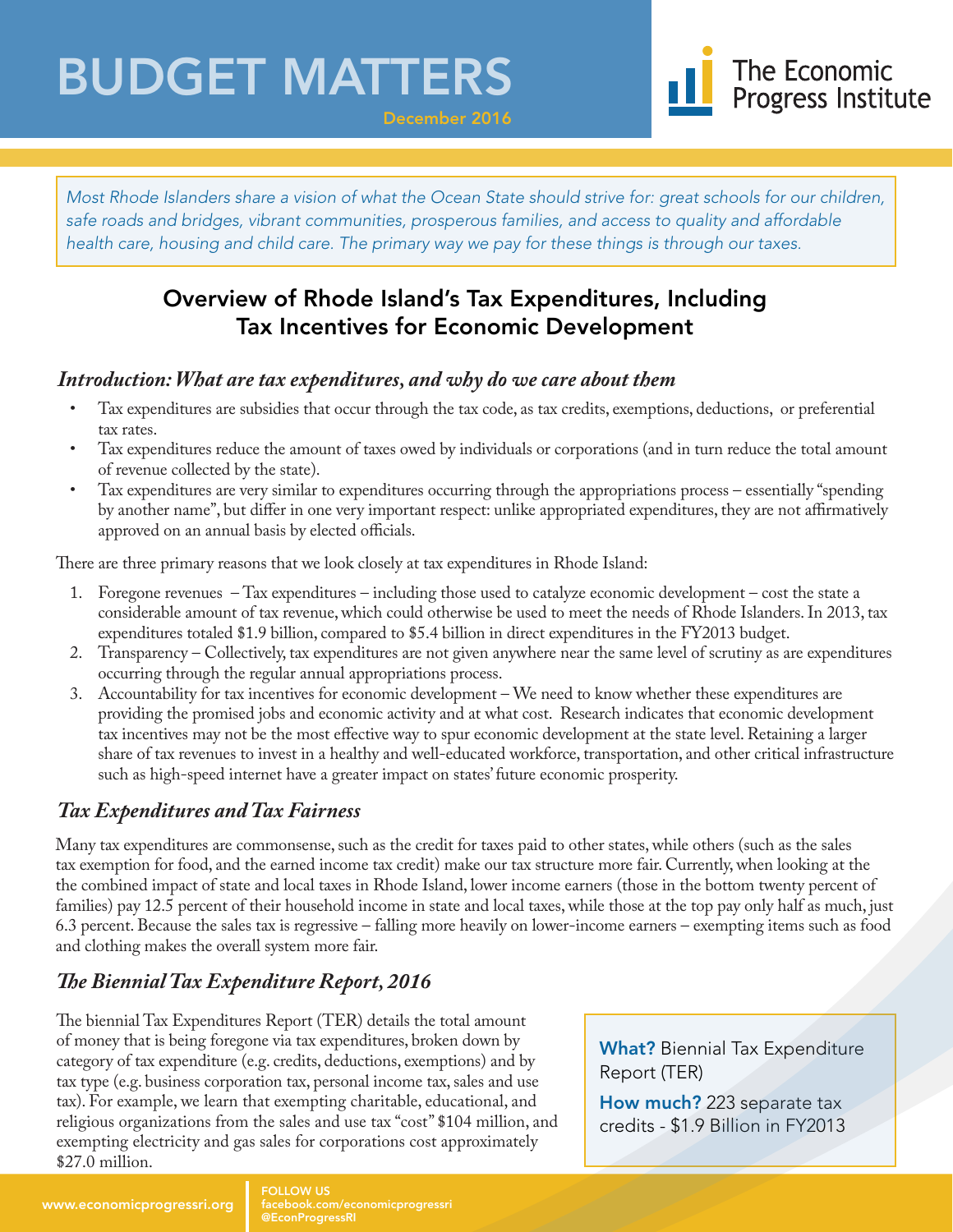# BUDGET MATTERS



#### *Tax Credit and Incentive Report, 2016*

Currently, the main source of information we have on the use of tax credits and tax incentives as a tool for economic development is the Tax Credit and Incentive Report, published annually by the Department of Revenue's Division of Taxation. The 2016 report provides information on the following tax credits:

- Rhode Island Economic Development Corporation Project Status
- Jobs Development Act<br>• Distressed Areas Econe
- Distressed Areas Economic Revitalization Act—Enterprise Zones
- Motion Picture Production Tax Credit
- Historic Preservation Tax Credits

The report tells which companies received credits and incentives and the amount they received.

The Jobs Development Act, which reduces the business corporations tax rate in proportion to new jobs created by firms, accounted for the greatest value of tax credits allocated in FY2016 (\$23.5 million out of \$29.4 million total). Figure 1 shows the breakdown of credits received by firms from all five programs. (Another \$69.5 million in foregone revenues were allocated through tax credits not covered by the Tax Credit and Incentive Report).

**What?** Tax Credit and Incentive Report How much? \$29.4 million to 23 businesses in FY2016



#### *Tax credits over time: 2008-2016*

During the nine year period spanning 2008-2016, credits allocated follow a few distinct patterns. A small number of firms received multiple credits over several years, led by CVS with 16 credits, United Natural Foods with 12 credits, and Electric Boat with 10 credits. The aggregate amount of those credits varied considerably. Another handful of recipients received credits periodically, including some recipients who received credits of considerable value. The majority of firms received only one or two relatively small credits over this period. During this period, for instance, 33 firms received average credit amounts of \$2,500 or less (and a total of 117 firms received average credits of \$10,000 or less), and 176 firms (out of a total of 264 firms) combined for just one percent of the total.

#### *Annual Report of Tax Credit and Incentives Administered in Conjunction with the Rhode Island Commerce Corporation*

What? Annual Report of Tax Credit and Incentives Administered in Conjunction with the Rhode Island Commerce Corporation

How much? \$44.1 million approved (but no credits issued) in FY2016

This report provides the same basic information on firms receiving tax credits under Governor Raimondo's new suite of economic development tax incentives as the Tax Credit Incentive Report discussed above. These new credits are: the Rebuild RI Tax Credit, RI Tax Increment Financing, the Anchor Institution Tax Credit, the Stay Invested in Rhode Island Wavemaker Fellowship, and the Qualified Jobs Incentive.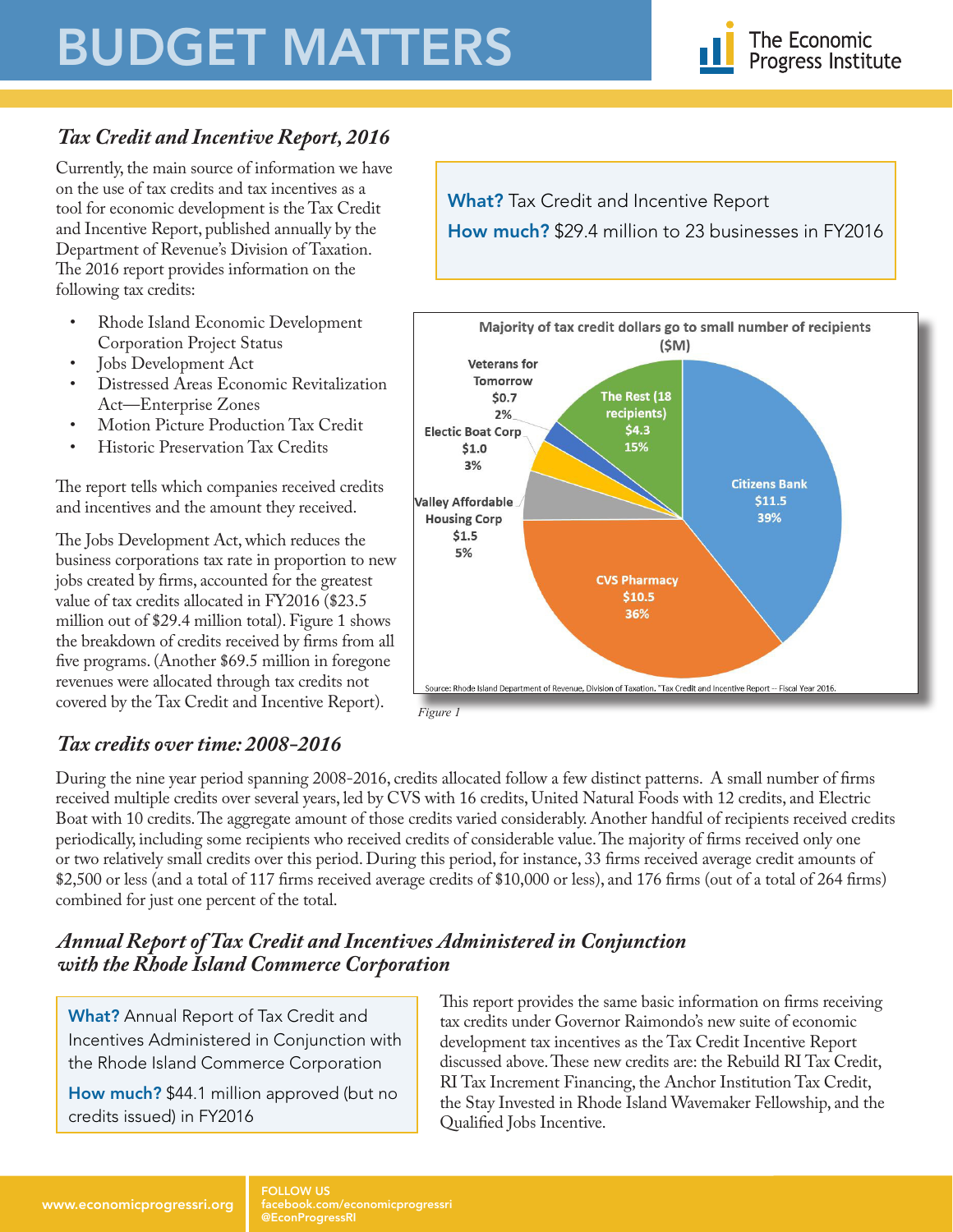# BUDGET MATTERS



#### *The Economic Development Tax Incentives Evaluation Act of 2013*

The Economic Development Tax Incentives Evaluation Act of 2013 [the Evaluation Act], was passed in the wake of the 38 Studios debacle, by a General Assembly that realized it needed more information to be able to properly assess whether tax incentives being used for economic development were having the intended positive impact on Rhode Island's economy. The Evaluation Act requires a much more rigorous examination of tax incentives for economic development purposes than required by either the biennial tax expenditure report or the Division of Taxation's Tax Credit and Incentive Report. This legislation requires a much deeper analysis of the effectiveness of 21 specific economic development tax incentives in place in 2013. When Governor Raimondo's new suite of economic development incentives were created during the 2015 session, the provisions of the Evaluation Act were extended to the new credits. This report requires the following for each use of tax incentives for economic development purposes:

- an assessment of the number of jobs created<br>• an assessment of the revenues generated for
- an assessment of the revenues generated for the state that resulted from the impact of the tax credit
- a cost-benefit analysis comparing the economic impact of the tax credit in comparison to the impact the foregone revenue would have had if collected and used for other budget purposes.

The Office of Revenue Analysis, which had originally intended to compete the analysis of a cohort of the incentives over a three year period, has now committed to completing the required reporting by June 30, 2017.

#### *Conclusion*

Tax expenditures merit close examination because they dramatically erode state revenues available for prudent investments, they require significant oversight to ensure appropriate accountability, and their effectiveness as tools for state economic development must be closely monitored.

Rhode Island has put in place several requirements to greatly improve the ability of the General Assembly and the people of Rhode Island to effectively assess the effectiveness of tax incentives for economic development. Until the reports required by the Economic Development Tax Incentives Evaluation Act of 2013 are available, we continue to fly blind. That's no way to steer a state economy to prosperity.

facebook.com/economicprogressri @EconProgressRI